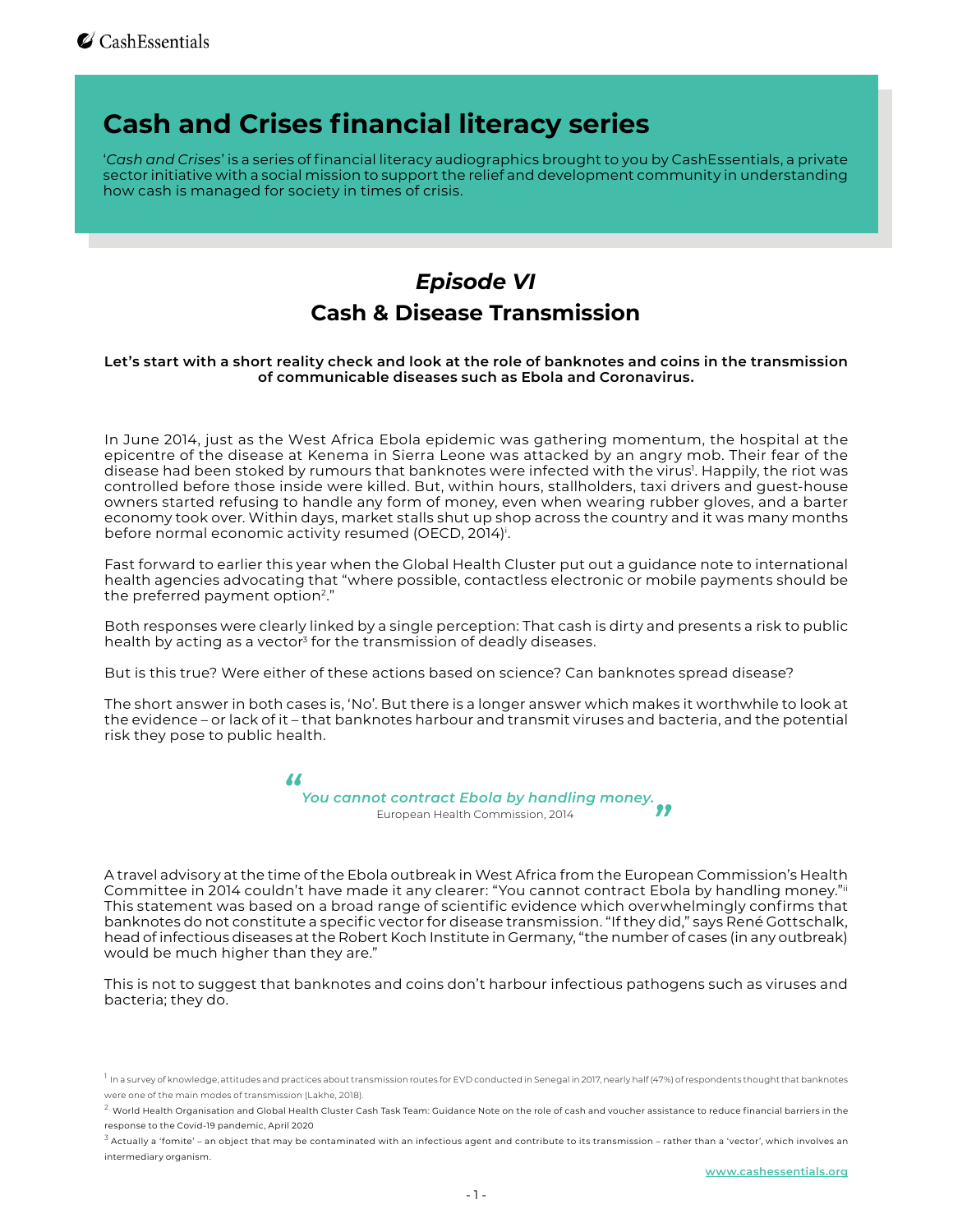*"*

# *The risk posed by handling a banknote is no greater than touching any other common surface. "* Bank of England, 2020

*"*

#### *We know that cash carries bacteria and viruses but there is no evidence that it is transmitting Covid-19. "* Margaret Harris, WHO Geneva, 22 March 2020

The Bank of International Settlements clarified what this means in public health terms when it pointed out in a statement in March 2020 that "It's not that there is zero risk of disease transmission by banknotes, but that the probability of becoming infected is no higher than with other frequently touched objects such as debit cards, ATM PIN-pads and hand rails."iii

The World Health Organisation was even more specific when it came out with a similar statement about the ongoing Coronavirus pandemic, saying "We know that cash carries bacteria and viruses but there is no evidence that it is transmitting Covid-19."

So, it seems clear that the problem is not the contaminated surface but the chain of transmission and what actions we take to disrupt it. In this sense, then, how long pathogens can survive on surfaces, including the surface of a banknote or debit card, is largely irrelevant as this is not the main mode of transmission for droplet-borne diseases<sup>4</sup>.

#### **Persistence**

Yet, with viruses being the causative agent of an estimated 60% of human infections worldwide, it's clear that contaminated surfaces play a role, if only passively, in transmission (Taylor, 2007)<sup>iv</sup>.

Multiple studies have demonstrated that viruses, bacteria, fungi and parasites can persist for anything between hours and weeks on a banknote under laboratory conditions.The majority of viruses can also persist for up to 6 days longer on non-porous surfaces such as stainless steel and plastic than on porous ones such as cardboard and cotton (Boone & Gerba, 2007). Some, including influenza viruses, can persist for hours or days on banknotes, particularly when diluted in mucus (Thomas et al. 2008).

At the start of the Covid-19 pandemic, the European Central Bank began working closely with European laboratories to assess the behaviour of coronaviruses on different surfaces<sup>«</sup> Early results indicated that they can survive more easily on stainless steel surfaces (e.g. door handles) than on cotton banknotes such as the Euro, "with survival rates approximately 10 to 100 times higher in the first few hours after contamination." Other analyses indicate that it is much more difficult for a virus to be transferred from porous surfaces such as cotton banknotes than from smooth surfaces like plastic.

*"*

*It is much more difficult for a virus to be transferred from a porous surface such as a cotton banknote than from a smooth surface like plastic. "* Fabio Panetta, European Central Bank, 28 April 2020

#### **Conditions**

Meanwhile, WHO made it clear that viruses "may persist on surfaces for a few hours or up to several days, but this will vary under different conditions<sup>5</sup>."

These conditions are determined not just by the environment but by the behavioural, biological, physical and chemical factors involved, all of which affect the survivability and transfer efficiency – the persistence – of the pathogen.

 $^4$  According to the US Centres for Disease Control (CDC), people can contract droplet-borne diseases such as Covid-19 by touching contaminated surfaces and then touching their own mouth, nose, or eyes. But this is not the main mode of transmission.

 $^{\rm 5}$  It appears that Covid-19 can persist for three hours in the air, 24 hours on paper and up to 3 days on plastic and stainless-steel surfaces (Van Doremalen et al, 2020). Shigella, various Mycobacteria and Clostridium difficile can survive for months on a banknote's surface in dried form, while Coronavirus, Rhinovirus, and Cholera vibrio persist only for a few days (Kramer, 2006) .touching their own mouth, nose, or eyes. But this is not the main mode of transmission.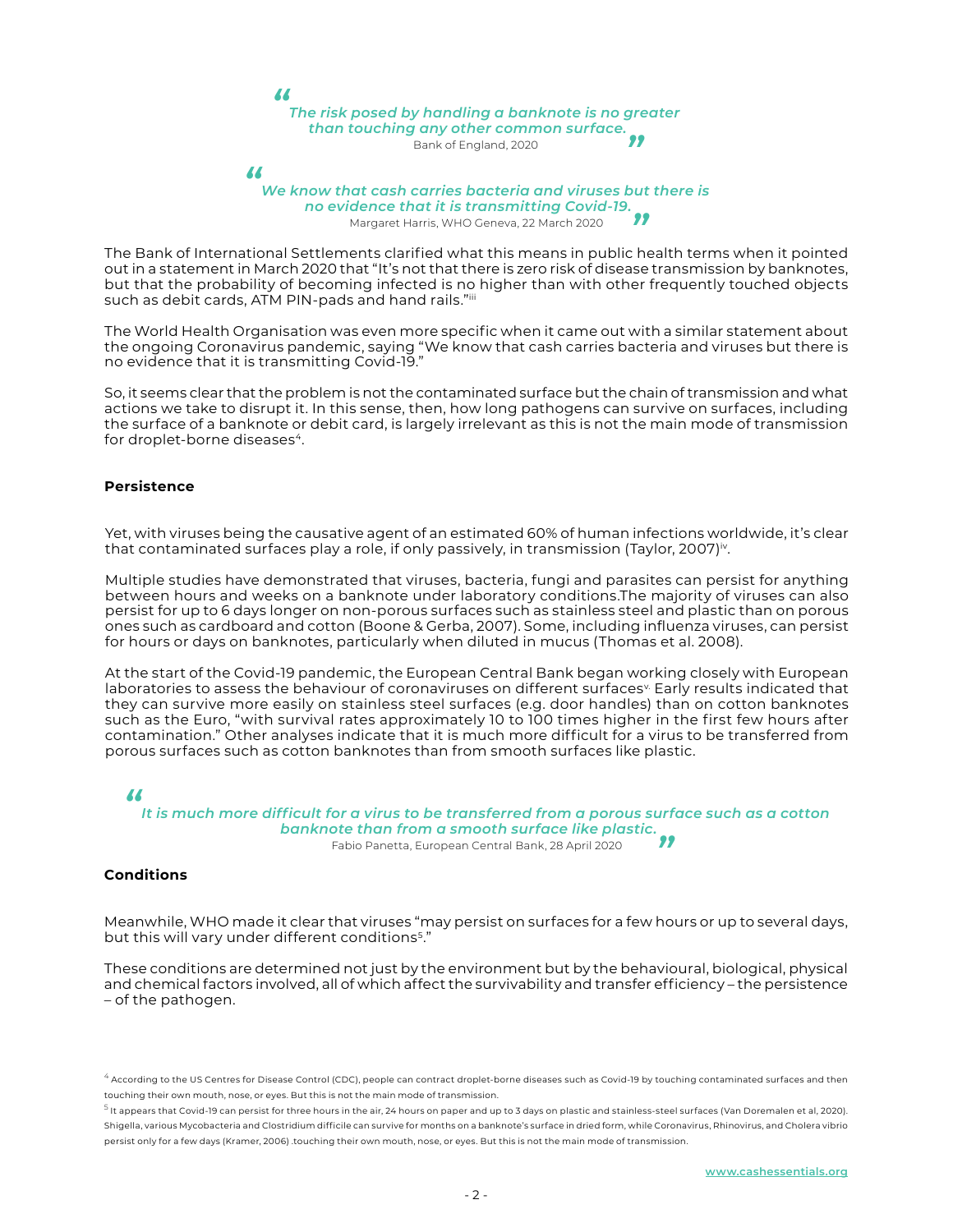#### **PHYSICAL**

• **Absorptive capacity of the surface:** Most cotton-based substrates now use pre- or post-print protective varnishes which act as surfactants. These extend banknote life and make it difficult for contaminants – including disease pathogens – to remain viable on the surface for longvi. Adoption of polymer and hybrid<sup>6</sup> notes have also fundamentally altered surface characteristics. It must be assumed that the longer the note is in circulation, the higher the absorptive capacity.

• **Exposure to ultraviolet radiation (sunlight):** Ultraviolet radiation is considered a very efficient virucidal process, although resistance to UV exposure varies according to the type of pathogen.

• **Temperature and Humidity:** According to a meta-study conducted this year in Germany coronaviruses tend to persist on contaminated surfaces for shorter times at higher temperatures and lower humiditiesvil.

#### **CHEMICAL**

• **Acidity:** The presence of salts and ions within the substrate and on the surface change over time and can alter the pH beyond that which is optimal for pathogen survival.

• **Presence of anti-microbials:** Most banknotes are manufactured using metallic and/or magnetic inks. In coins, some metals exhibit antimicrobial properties. Others, such as Russian roubles, are also treated after printing with anti-microbial<sup>7</sup> fungicides and biocides to prevent the proliferation of mould, bacteria and virusesviii.

#### **BIOLOGICAL**

• **Presence of other micro-organisms:** Interaction between different microorganisms may inhibit the potency of different types of pathogen.

• **Organic and inorganic content:** The longer cash remains in circulation, the dirtier it becomes. The greater the presence of organic matter – accumulated soil, sweat, and dead skin – the greater the likelihood of a given pathogen persisting<sup>ix</sup>. Lower-denomination notes, being the most often handled in developing countries, are the most contaminated<sup>x.</sup>

• **Quantity and Density of the pathogen:** The higher the viral load, the greater their chance to survive and infect a new host organism.

#### **BEHAVIOURAL**

• **Handling frequency (including time, pressure, friction):** The ability of pathogens to remain viable on banknotes depends on how they were deposited<sup>XI</sup>.

• **Exposure:** Cash is typically not publicly displayed and is stored in a pocket, purse, or cash box where it is much less likely to be exposed to settling respiratory droplets when people sneeze or cough.

• **Transmission:** Whether the recipient becomes infected or not from touching a banknote depends on the infective dose transferred – which is different for each type of pathogen – the hand-hygiene measures taken to disrupt the chain of transmission, and susceptibility $8$ .

 $^6$  Hybrid notes – such as the Swiss currency – are made of multiple layers, some of which are polymer.

 $^7$  Two distinct types of chemical treatment have been developed for banknotes – fungicides for preventing fungi and mould growth, and biocides for the prevention of bacteria and viruses.

 $^8$  Likelihood of an individual to develop ill-effects from an external agent.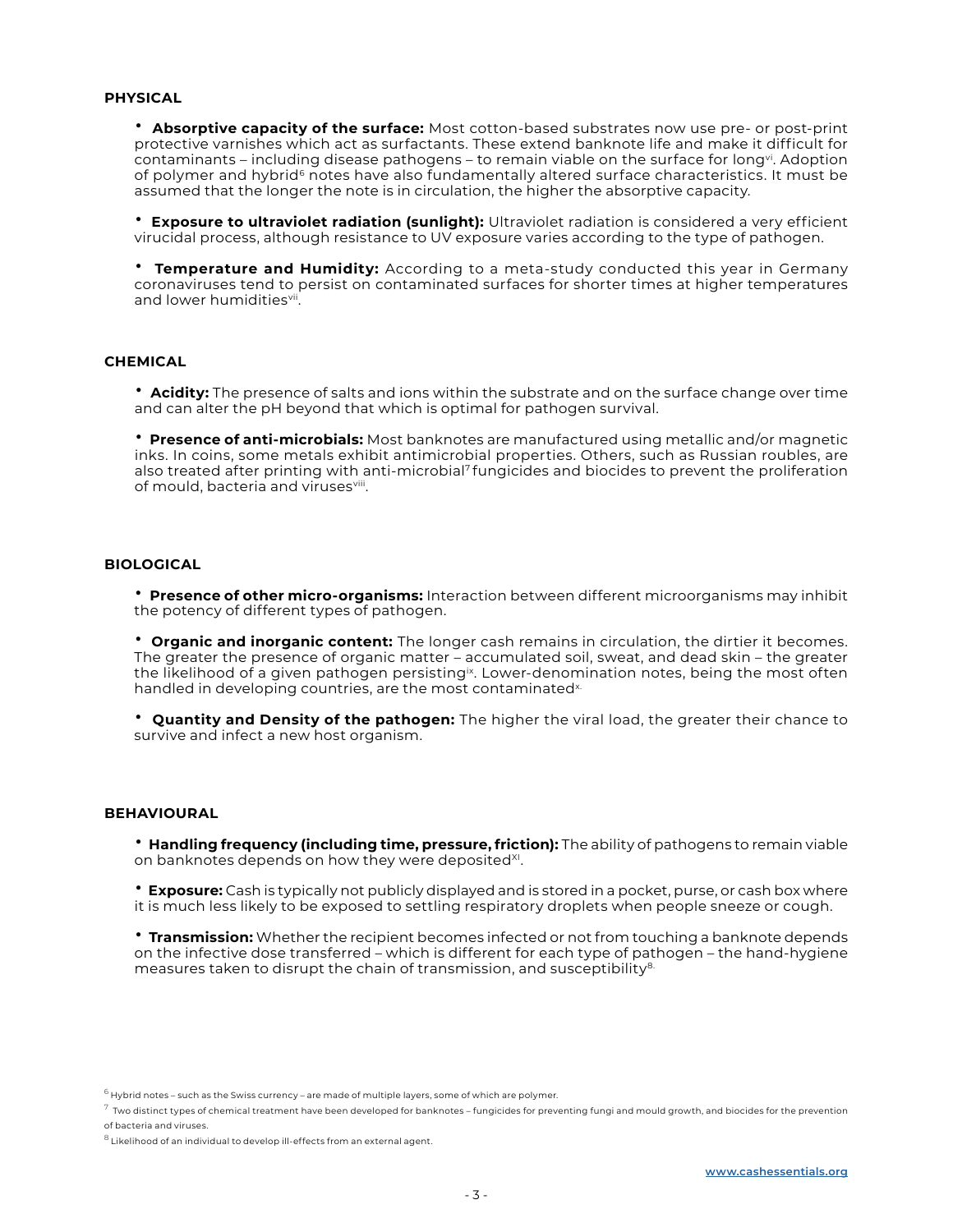### **KEY POINTS**



• Banknotes pose no more risk of disease transmission than other everyday objects such as debit cards, ATM PIN-pads and handrails.

• A combination of modern banknote manufacture and improved bulk cash management practices maintain the highest possible quality of currency in circulation. The sooner the Cash Cycle is restored after a catastrophe, the sooner economic recovery can begin.

• Loss of confidence in cash driven by unfounded fears that banknotes act as vectors of disease can foster financial exclusion and slow economic recovery following a pandemic.• Cash adds value to society by generating profit for the issuer.

• Policies driven by ideology rather than epidemiology will do further harm by forcing cash payments to be made via electronic means which either don't exist or are not disaster resilient. Alternative payment options are rarely contact-free and the majority of digital transfers made in low-and-middle-income economies today involve cashing out somewhere in the cycle.

For feedback, please contact james@shepherd-barron.com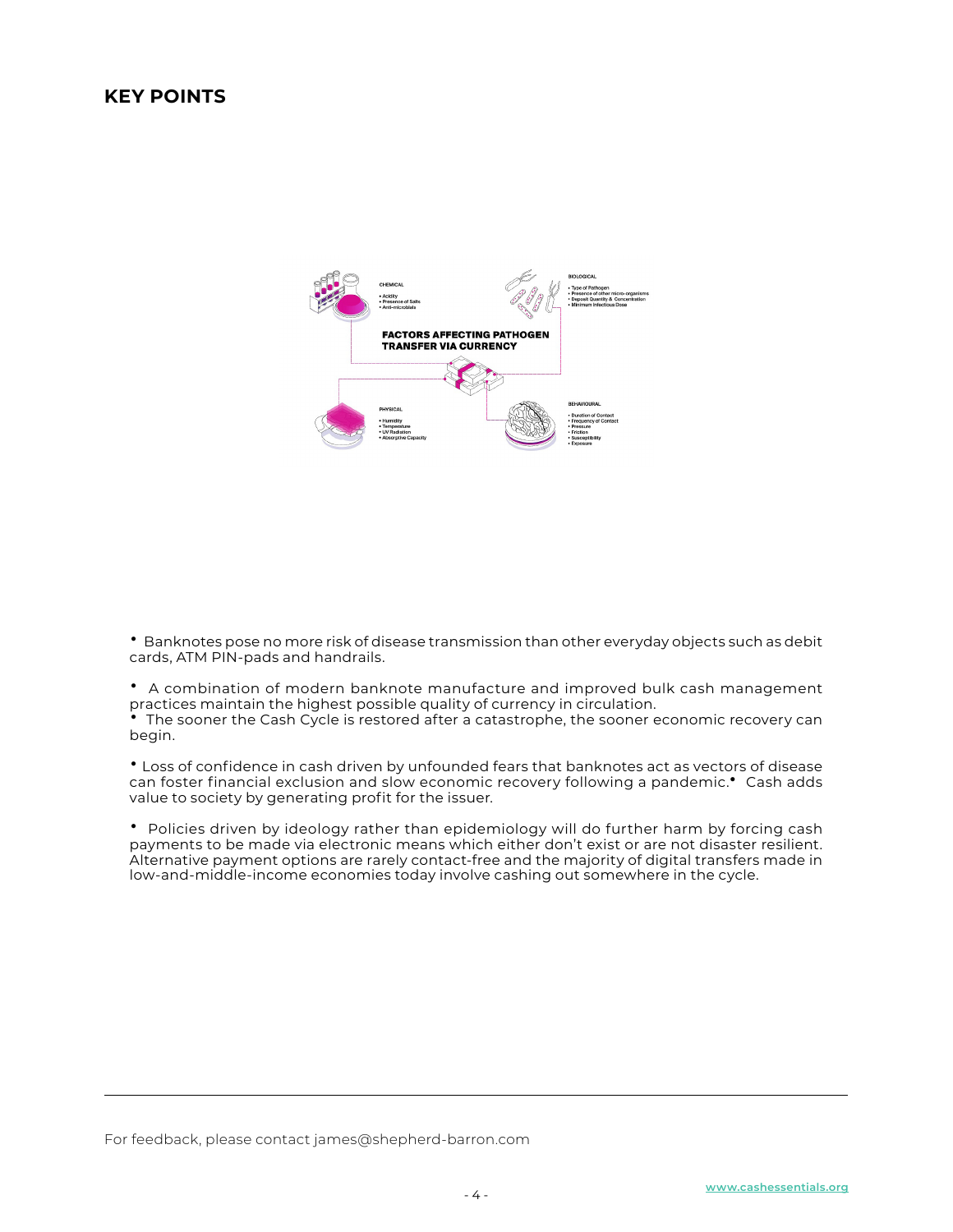## **References**

<sup>i</sup> [Ten facts about Ebola,](http://www.oecd.org/swac/ebola-10facts.htm
) OECD

ii[Ebola virus disease - Information for travellers](https://ec.europa.eu/health/sites/health/files/preparedness_response/docs/ebola_infotravellers2014_en.pdf) 

iii Auer et al: Covid-19 Cash, and the Future of Payments; Bank of International Settlements, Bulletin No.3, 3 April 2020

iv [Taylor et al: The Persistence of Flood-borne Pathogens on building surfaces; International Journal of](https://pubmed.ncbi.nlm.nih.gov/22516628/)  [Hygiene and Environmental Health, Vol.216 \(](https://pubmed.ncbi.nlm.nih.gov/22516628/)1) 2007

v<sub>The ECB</sub> Blog: Beyond monetary policy - protecting the continuity and safety of payments during the [coronavirus crisis;](https://www.ecb.europa.eu/press/blog/date/2020/html/ecb.blog200428~328d7ca065.en.html) Fabio Panetta, 28 April 2020

vi [Vriesekoop et al: Dirty Money- an investigation into the hygiene status of some of the world's currencies](https://pubmed.ncbi.nlm.nih.gov/20704502/)  [as obtained from food outlets;](https://pubmed.ncbi.nlm.nih.gov/20704502/) Journal of Foodborne Pathological Disease, Vol.7 (12) 2010

vii Kampf et al: 22 Study Meta-analysis; Greifswald University Hospital, Germany, 2020

viii Currency News: Protecting Cash, Safeguarding the Public Against COVID-19; Special Supplement No.1, May 2020

ix Varusha and Gowri: Paper Money and Coins as Potential Vectors in Transmissable Diseases - A Review; Journal of Pharmaceutical Sciences and Research, Vol.9 (2) 2017

x ibid

xi [Thomas et al: Survival of Influenza Virus on Banknotes;](https://pubmed.ncbi.nlm.nih.gov/18359825/) Journal of Applied and Environmental Microbiology, Vol. 74 (10) 2008

For feedback, please contact james@shepherd-barron.com